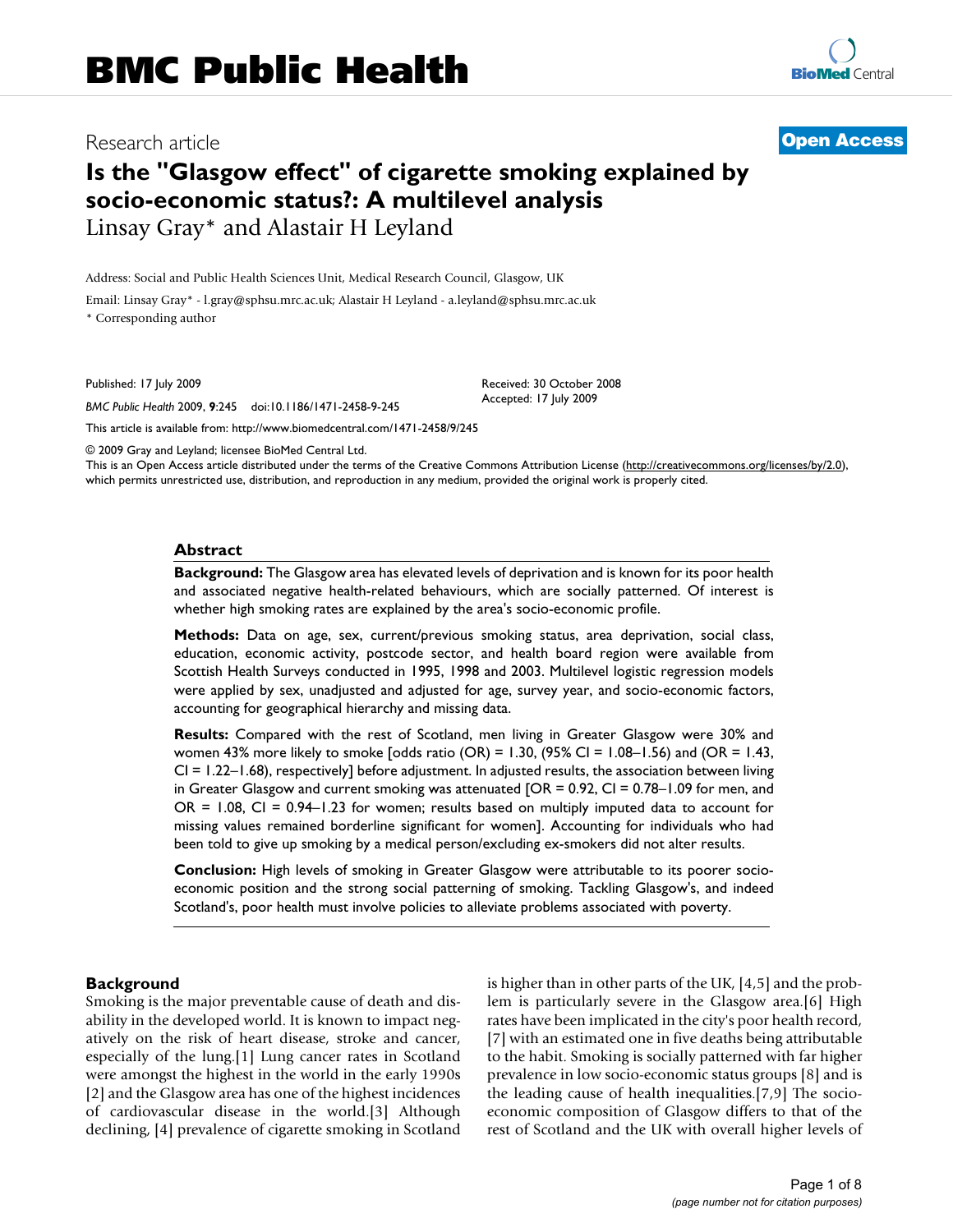deprivation; [\[10](#page-7-9)] in some of the most deprived parts of Glasgow almost two-thirds of the population currently smoke [\[10](#page-7-9)] As well as varying by area deprivation and social class, smoking is strongly positively correlated with poor education attainment [\[11](#page-7-10)] and unemployment.[\[12](#page-7-11)[,13](#page-7-12)]

Patterns of ill-health that characterise the Glasgow area may be due to some unknown 'Glasgow effect' adversely affecting the city's health beyond that explained by conventional risk factors. The extent to which elevated levels of smoking in Glasgow can be accounted for by socio-economic differences, or are truly attributable to a separate 'Glasgow effect', has not been addressed.

Since smoking patterns vary with age and sex as well as over time, [\[4\]](#page-7-3) investigation should take account of such demographics. Associations of health and related behaviours with geographical area can be different for men and women, [\[14](#page-7-13)] thus it is important to stratify by sex. Smoking has been shown to cluster geographically in Scotland [[15](#page-7-14),[16\]](#page-7-15) and even after controlling for social class and income as well as gender and age, prevalence is independently associated with neighbourhood of residence.[\[17](#page-7-16)] In any regional analysis of smoking, context in terms of smaller geographical area should be taken into account.

Since individuals with smoking-related health problems may have stopped smoking on medical advice, [[18](#page-7-17)] and there are geographical variations in the prevalence of such health problems, [\[19](#page-7-18)] any geographical analysis should be assessed for robustness to the impact of ex-smokers quitting the habit on medical advice.

The aim of this paper is to investigate whether differences in smoking status between adults living in the Glasgow area and the rest of Scotland can be explained by socioeconomic factors, taking into account the additional effects of context and prior smoking status – considered both in terms of receipt of medical advice to stop smoking and by excluding those who stopped following medical advice.

## **Methods**

Data are from three cross-sectional Scottish Health Surveys in which nationally representative samples of the population living in private households in Scotland were interviewed in person in 1995, [\[20\]](#page-7-19) 1998 [[21\]](#page-7-20) and 2003.[[22\]](#page-7-21) In each, around one third (312) of the postcode sectors of Scotland was sampled from all 15 health boards in Scotland, including Greater Glasgow, as was the case at the times of surveys. Postcode sectors are small areas with total population averaging 5,000, although there is considerable variety in size. Altogether, data on 25,127 individuals were available from the 1995 (7,932), 1998

(9,047) and 2003 (8,148) surveys, with response levels of 81%, 77% and 67%, respectively. The 1995 survey covered individuals aged 16 to 64 years; adults in the 1998 survey were 16 to 74 years and in 2003 there was no age restriction.

Smoking status was established by firstly asking respondents whether they had ever smoked a cigarette, a cigar or a pipe (they were asked "May I just check, have you ever smoked a cigarette, a cigar or a pipe?" and could answer "Yes" or "No"). If they answered "Yes", they were then asked if they currently smoke cigarettes ("Do you smoke cigarettes at all nowadays?" "Yes" or "No") [\[4\]](#page-7-3) Respondents were classed as current smokers if they answered "Yes" to both these questions. Those who had ever smoked were additionally asked whether they had ever been advised by a medical person to stop smoking altogether because of their health ("(Has a medical person, (*e.g*. doctor or nurse) ever advised you to stop smoking altogether because of your health?" "Yes" or "No"). Information on postcode sector, health board region and socio-economic factors were also available.

## *Socio-economic factors*

Four socio-economic measures were compatible for all three surveys: the 1991 area based Carstairs index of material deprivation, [[23](#page-7-22)] occupation-based social class [\[24\]](#page-7-23) of household chief income earner, educational qualifications attained, and economic activity. The Carstairs index is created using four national census data variables from the 1991 Great Britain census, namely: car ownership, household overcrowding, low social class, and male unemployment, at the level of postcode sectors.[\[23](#page-7-22)] High Carstairs index values indicate increased levels of area deprivation. Quintiles of the Carstairs index are used for the presentation of distributions; however, the continuous values were used in formal analyses. The possibility of non-linear relationships between area deprivation and smoking was allowed for by the inclusion of a quadratic deprivation term in models. The Registrar General's social class [\[24](#page-7-23)] of chief income earner is used to describe the socio-economic status of the household. Social class was considered in three distinct groups: professional/intermediate, skilled (manual/non-manual), partly skilled/ unskilled. Respondents' highest educational qualifications were categorised as none, below degree level, or degree/degree level or above. Individuals' economic activity was considered in four groups: employed, unemployed, retired, or economically inactive.

### *Statistical methods*

Differences in socio-demographic characteristics between Greater Glasgow and the rest of Scotland, and in sociodemographic characteristics by smoking status were assessed by  $\chi^2$  and  $\chi^2$  for trend tests. Multilevel logistic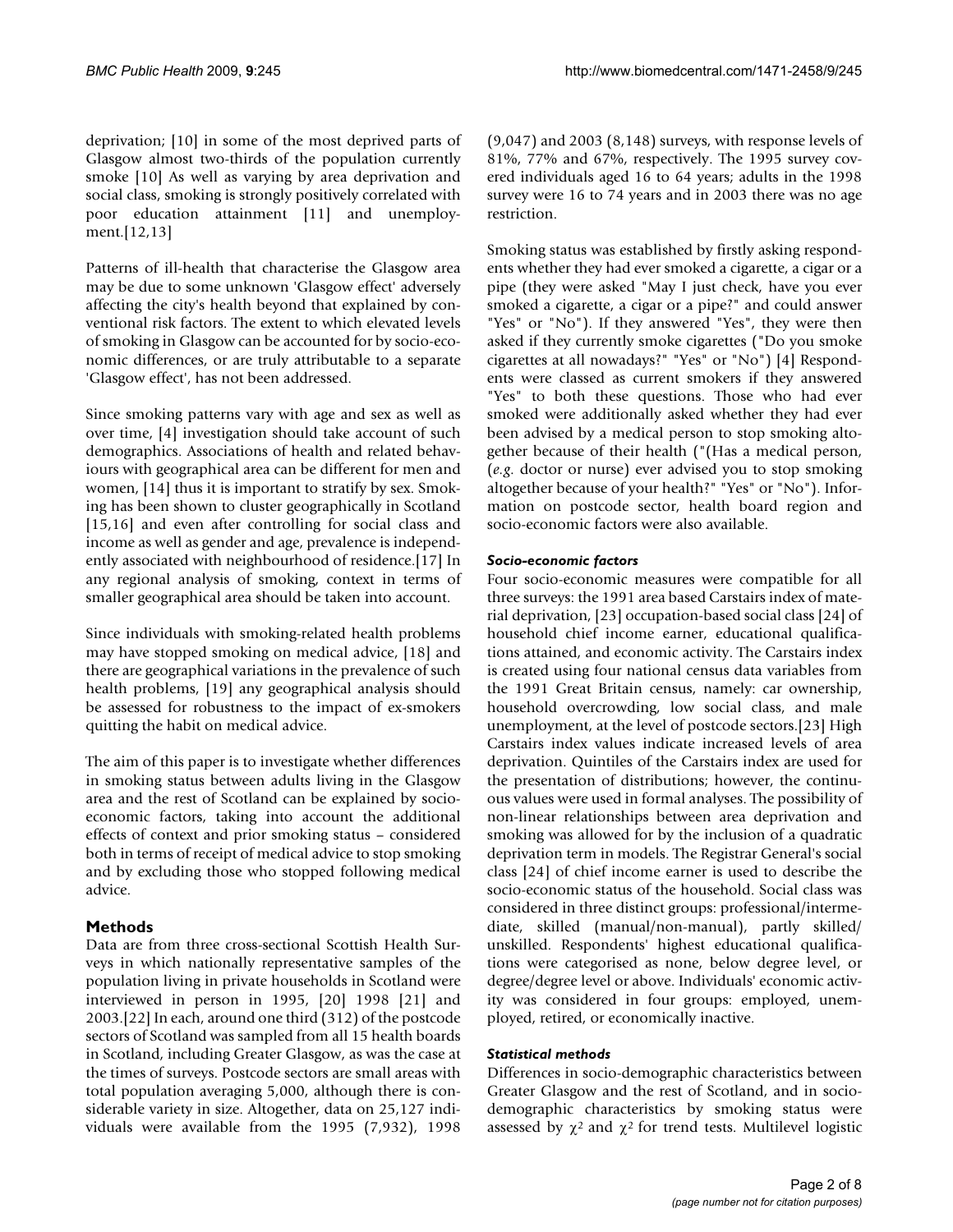regression analyses were performed by sex, unadjusted and adjusted for age and survey year, and socio-economic factors, accounting for the hierarchy of individuals within postcode sector areas. The impact of the differential socioeconomic profiles between Greater Glasgow and the rest of Scotland was examined by comparing unadjusted and adjusted odds ratio (OR) estimates. To avoid survey nonresponse bias, differential weighting combined postcode sector, household and individual probabilities as well as ensuring the weighted sample matched population estimates for age, sex and health boards. Any difference in the relationship between cigarette smoking and Greater Glasgow residence for different survey years was assessed by the joint  $\chi^2$  testing of the significance of interaction terms in the model. Accounting for individuals advised by a medical person to stop smoking was done in two ways: adjustment was made for anyone advised to stop smoking, and separately, ex-smokers who stopped following advice were excluded from analyses. Since only the age range 16–64 years were common to all three surveys, sensitivity analyses were conducted restricting the sample to these core age groups to check consistency.

Missing smoking status, social class, education, and economic activity data were multiply imputed using the chained equations procedure, [\[25\]](#page-7-24) with 5 imputations corresponding to 5% of observations with incomplete data.[\[26\]](#page-7-25) Models were fitted and compared with results from complete case analyses.

Analyses were conducted using MLwiN 2.02 and STATA 9.1 statistical software packages.

#### **Results**

For 1995, 1998 and 2003 surveys combined, 11,075 (44.1%) men and 14,052 (55.9%) women participated. Of all respondents, smoking status was collected for 11,033 (99.6%) men and 14,003 (99.6%) women (Table [1\)](#page-3-0). Among these, 1604 (15%) men and 2186 (16%) women lived in the Greater Glasgow Health Board area. The proportions living in Greater Glasgow were similar in the different age groups. Proportionally, more Glasgowresiding individuals were economically inactive, or had no educational qualifications ( $p = < 0.001$ ); most markedly Greater Glasgow had far larger numbers living in the most deprived Carstairs quintile areas (*p* =< 0.001). However, the social class distribution in Greater Glasgow was no different to that of the rest of Scotland (*p* = 0.204). Compared with the rest of Scotland, Greater Glasgow residence was positively associated with the extent of missingness for social class, economic activity and education.

For the whole of Scotland 33% of both men and women were current smokers, whereas prevalence for Greater Glasgow was 38% of men and 40% of women, significantly higher than the 32% for both men and women in the rest of the country  $(p < 0.001)$  (Table [2](#page-4-0)). Smoking prevalence peaked in 25–34 year olds then decreased with age, and declined significantly from 1995 to 2003 (*p* < 0.001 for both men and women). Prevalence was significantly associated with deprived area of residence, low social class, unemployment/economic inactivity and low educational attainment (*p* < 0.001 in both men and women for all these characteristics). Although smoking status was not significantly different in men with known and unknown social class ( $p = 0.459$ ), economic activity (*p* = 0.428), or education (*p* = 0.887), nor in women with known and unknown education ( $p = 0.081$ ), it was significantly higher in women with unknown compared with known social class (*p* < 0.001) and economic activity (*p* = 0.006).

Since the effect of Greater Glasgow residence on current smoking status did not vary significantly by year  $(2(2)$ *degrees of freedom (df)*) = 2.167, *p* = 0.338 for men; 2 (2 *df*)  $= 1.726$ ;  $p = 0.422$  for women), it was valid to perform all analyses on combined data from all three survey years. Univariably, compared with the rest of Scotland, men living in Greater Glasgow were 30% more likely to smoke: odds ratio (OR) = 1.30, (95% CI = 1.08–1.56) and women 43% more likely (OR = 1.43, CI = 1.22–1.68) (Table [3\)](#page-5-0). Accounting for age, socio-economic factors and survey year, living in Greater Glasgow was no longer significantly associated with current smoking ( $OR = 0.92$ , CI  $= 0.78 - 1.09$  for men, and OR  $= 1.08$ , CI  $= 0.94 - 1.23$  for women) (Table [3\)](#page-5-0). Among men, results from imputed data analyses were similar:  $OR = 1.02$ ,  $CI = 0.88 - 1.17$ ; however, among women results were borderline significant (OR =  $1.15$ , CI =  $1.02 - 1.29$ ). There was significant variability between postcode sector areas [0.100 (standard error =  $0.021$ ) for men and  $0.047$  (0.015) for women].

The possible effect of individuals changing their habit on medical advice was assessed by both adjusting for advice to stop smoking and by excluding ex-smokers who stopped following medical advice. Adjusting for advice to stop smoking resulted in only minor changes to the estimates (Table [3](#page-5-0)); again similar results were found among men (OR = 0.99, CI = 0.86–1.16) but borderline significant in women (OR =  $1.15$ , CI =  $1.02-1.31$ ) from analyses of imputed data. Similarly, excluding ex-smokers who stopped following medical advice (555 men and 514 women) did not substantially alter results (Table [4](#page-6-0)); once more, similar results were found in men ( $OR = 1.02$ ,  $CI =$ 0.88–1.17) but borderline significant among women (OR  $= 1.15$ , CI  $= 1.02 - 1.29$  in analyses of imputed data. Finally, restricting analyses to the core 16–64 year age groups yielded equivalent results.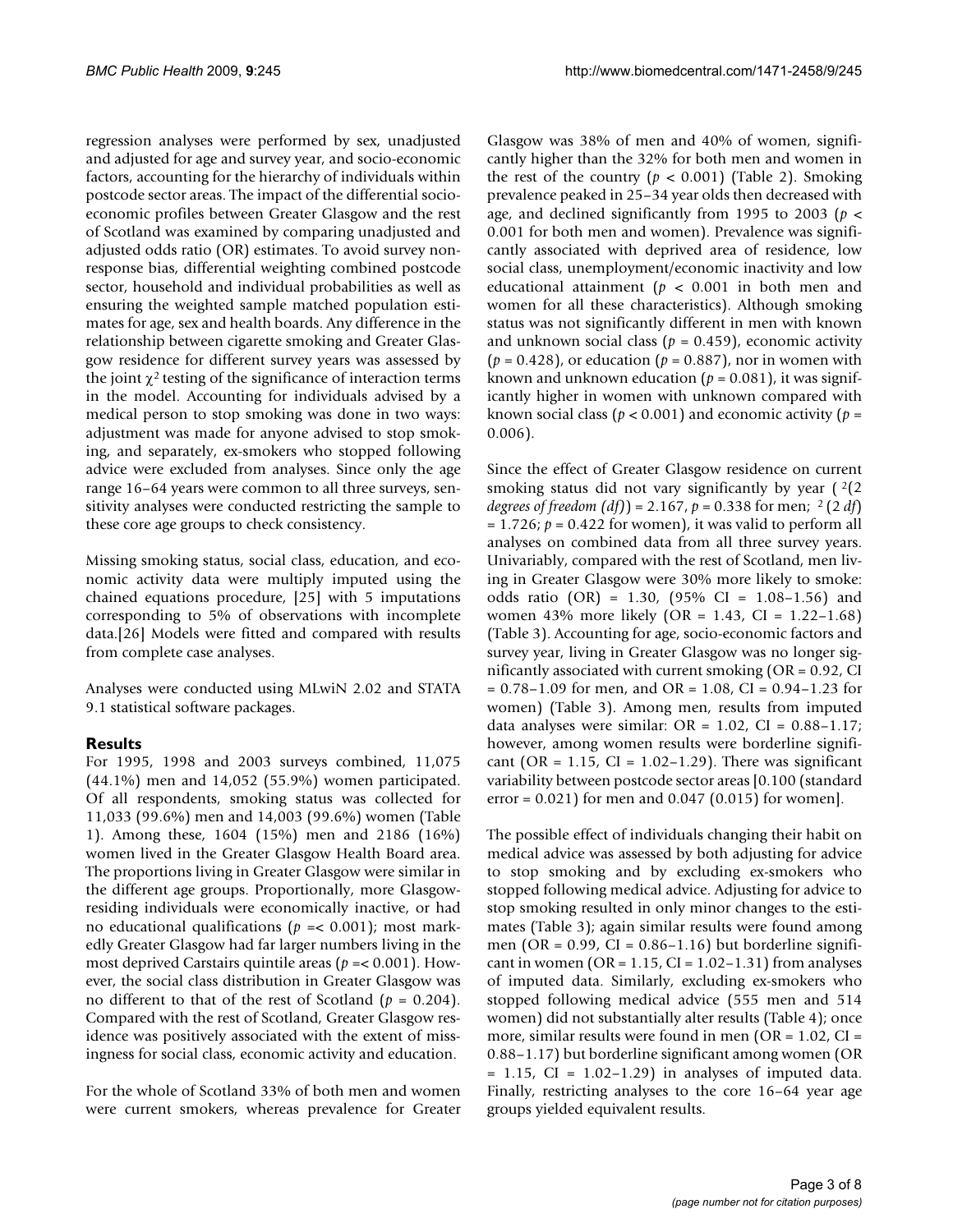|                          |                         | Greater Glasgow  | Rest of Scotland  | p-value  | Total        |
|--------------------------|-------------------------|------------------|-------------------|----------|--------------|
| n (%)                    |                         | $n = 3790$ (15%) | $n = 21,246(85%)$ |          | $n = 25,036$ |
| Sex                      | Men                     | 1604(42)         | 9429 (44)         |          | 11,033(44)   |
|                          | Women                   | 2186 (58)        | 11,817 (56)       | 0.019    | 14,003 (56)  |
| Age                      | $16 - 24$               | 440 (12)         | 2199 (10)         |          | 2639 (11)    |
|                          | $25 - 34$               | 734 (19)         | 4048 (19)         |          | 4782 (19)    |
|                          | $35 - 44$               | 819 (22)         | 4430 (21)         |          | 5249 (21)    |
|                          | $45 - 54$               | 636 (17)         | 3891 (18)         |          | 4527 (18)    |
|                          | $55 - 64$               | 653 (17)         | 3820 (18)         |          | 4473 (18)    |
|                          | $65 - 74$               | 387 (10)         | 2162(10)          |          | 2549 (10)    |
|                          | 75 and over             | 121(3)           | 696(3)            | 0.084    | 817(3)       |
| Carstairs quintile       | Least deprived          | 709 (19)         | 4448 (21)         |          | 5157(21)     |
|                          | $\overline{2}$          | 249(7)           | 4739 (22)         |          | 4988 (20)    |
|                          | 3                       | 354(9)           | 4729 (22)         |          | 5083 (20)    |
|                          | $\overline{\mathbf{4}}$ | 485 (13)         | 4467 (21)         |          | 4954 (20)    |
|                          | Most deprived           | 1993 (53)        | 2861 (13)         | < 0.001  | 4854 (19)    |
| Social class             | $\ /\ $                 | 1066 (28)        | 6330 (30)         |          | 7396 (30)    |
|                          | Ш                       | 1625(43)         | 9484 (45)         |          | 11,109(44)   |
|                          | IV/V                    | 867 (23)         | 4733 (22)         | 0.204    | 5600 (22)    |
|                          | Unknown                 | 232(6)           | 699(3)            | < 0.001a | 931(4)       |
| Economic activity status | Employed                | 1798 (47)        | 12,175 (57)       |          | 13,973 (56)  |
|                          | Unemployed              | 221(6)           | 924(4)            |          | 1145(5)      |
|                          | Retired                 | 582 (15)         | 3237 (15)         |          | 3819 (15)    |
|                          | Economically inactive   | 1179(31)         | 4887 (23)         | < 0.001  | 6066 (24)    |
|                          | Unknown                 | 10(0.3)          | 23(0.1)           | 0.015a   | 33 $(0.1)$   |
| Education                | No qualification        | 1767 (47)        | 8472 (40)         |          | 10,239(41)   |
|                          | Below degree level      | 1388 (37)        | 9438 (44)         |          | 10,826(43)   |
|                          | Degree level or above   | 623 (16)         | 3308 (16)         | < 0.001  | 3931 (16)    |
|                          | Unknown                 | 12(0.3)          | 28(0.1)           | 0.009a   | 40 (0.2)     |

#### <span id="page-3-0"></span>**Table 1: Socio-demographics for individuals in Greater Glasgow Health Board region and in the rest of Scotland**

a: *p*-values for 2 test of difference by Greater Glasgow/rest of Scotland residence in proportion of individuals with unknown values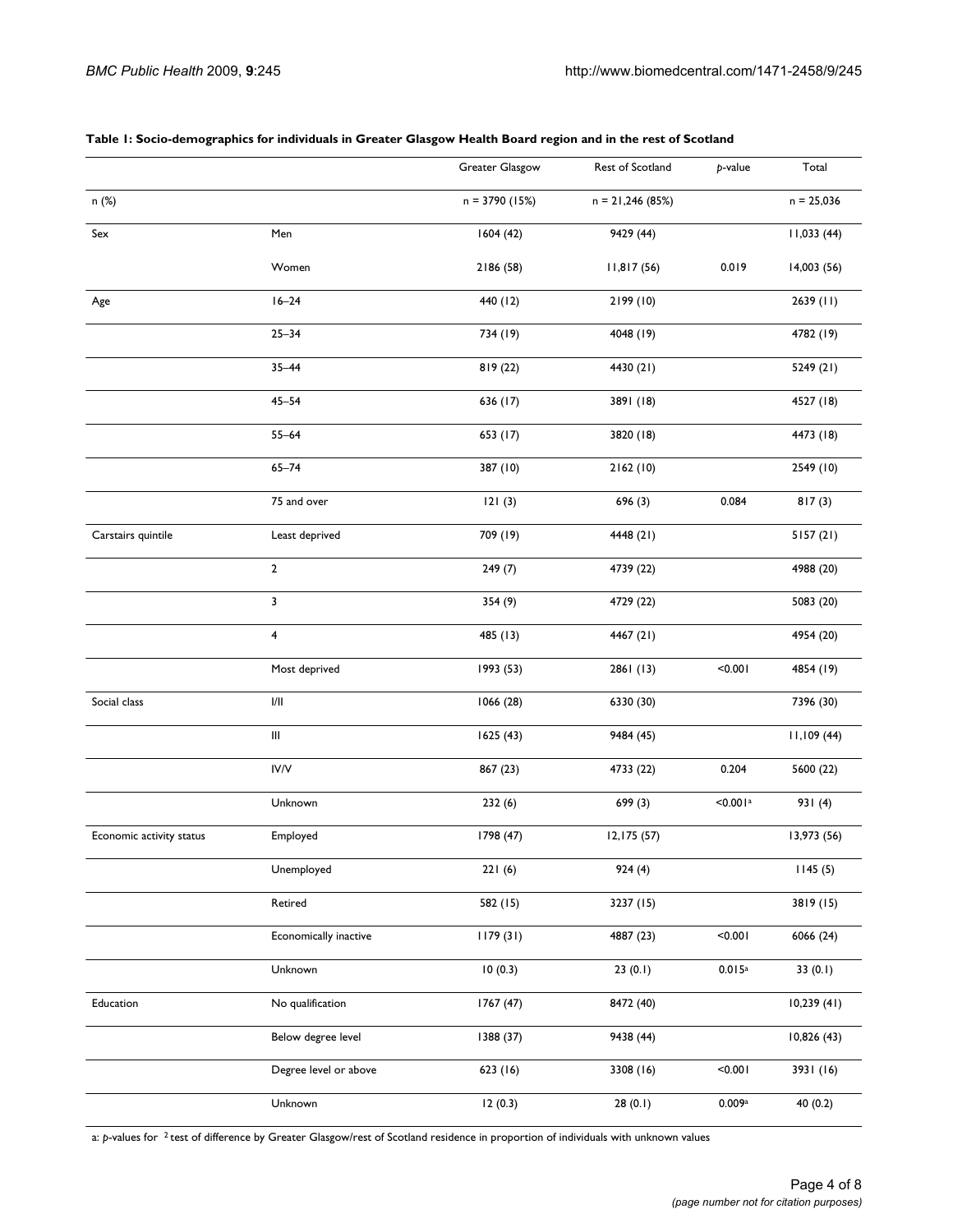| Variable                    |                                                                  | Men                                           |                                   |            | Women                              |                                   |          |
|-----------------------------|------------------------------------------------------------------|-----------------------------------------------|-----------------------------------|------------|------------------------------------|-----------------------------------|----------|
| n (%)                       |                                                                  | <b>Current Smokers</b><br>$n = 3632$<br>(33%) | Non/Ex-smokers n<br>$= 7401(67%)$ | $p$ -value | Current Smokers n<br>$= 4657(33%)$ | Non/Ex-smokers n<br>$= 9346(67%)$ | p-value  |
| Area                        | Greater Glasgow                                                  | 612(38)                                       | 992 (62)                          |            | 866 (40)                           | 1320 (60)                         |          |
|                             | Rest of Scotland                                                 | 3,020 (32)                                    | 6409 (68)                         | < 0.001    | 3791 (32)                          | 8026 (68)                         | < 0.001  |
| Age                         | $16 - 24$                                                        | 438 (37)                                      | 753 (63)                          |            | 550 (38)                           | 898 (62)                          |          |
|                             | $25 - 34$                                                        | 802 (39)                                      | 1250(61)                          |            | 1090 (40)                          | 1640(60)                          |          |
|                             | $35 - 44$                                                        | 812 (34)                                      | 1555 (66)                         |            | 990 (34)                           | 1892 (66)                         |          |
|                             | $45 - 54$                                                        | 686 (34)                                      | 1327 (66)                         |            | 865 (34)                           | 1649(66)                          |          |
|                             | $55 - 64$                                                        | 631(31)                                       | 1374 (69)                         |            | 759 (31)                           | 1709 (69)                         |          |
|                             | $65 - 74$                                                        | 215(20)                                       | 865 (80)                          |            | 345 (23)                           | 1124(77)                          |          |
|                             | 75 and over                                                      | 48 (15)                                       | 277 (85)                          | < 0.001    | 58 (23)                            | 434 (88)                          | < 0.001  |
| Year                        | 1995                                                             | 1256 (36)                                     | 2267(64)                          |            | 1665 (38)                          | 2741 (62)                         |          |
|                             | 1998                                                             | 1373 (35)                                     | 2555 (65)                         |            | 1763 (35)                          | 3320 (65)                         |          |
|                             | 2003                                                             | 1003(28)                                      | 2579 (72)                         | < 0.001    | 1229 (27)                          | 3285 (73)                         | < 0.001  |
| Carstairs quintile          | Least deprived                                                   | 551 (24)                                      | 1773 (76)                         |            | 635 (22)                           | 2198 (78)                         |          |
|                             | $\overline{2}$                                                   | 604 (27)                                      | 1611(73)                          |            | 778 (28)                           | 1995 (72)                         |          |
|                             | 3                                                                | 758 (33)                                      | 1519 (67)                         |            | 915 (33)                           | 1891(67)                          |          |
|                             | 4                                                                | 775 (36)                                      | 1372 (64)                         |            | 1072 (38)                          | 1735 (62)                         |          |
|                             | Most deprived                                                    | 944 (46)                                      | 1126(54)                          | < 0.001    | 1257(45)                           | 1527 (55)                         | < 0.001  |
| Social class                | $\ensuremath{\mathsf{I}}\xspace/\ensuremath{\mathsf{II}}\xspace$ | 767 (23)                                      | 2567 (77)                         |            | 917(23)                            | 3145(77)                          |          |
|                             | Ш                                                                | 1736 (35)                                     | 3223 (65)                         |            | 2070 (34)                          | 4080 (66)                         |          |
|                             | $\ensuremath{\mathsf{IV/V}}$                                     | 1008(43)                                      | 1344(57)                          | < 0.001    | 1442(44)                           | 1806 (56)                         | 100.00   |
|                             | Unknown                                                          | 121(31)                                       | 267 (69)                          | 0.459a     | 228 (42)                           | 1806 (56)                         | < 0.001a |
| Economic activity<br>status | Employed                                                         | 2068 (30)                                     | 4843 (70)                         |            | 2183(31)                           | 4879 (69)                         |          |
|                             | Unemployed                                                       | 438 (59)                                      | 300(41)                           |            | 211(52)                            | 196(48)                           |          |
|                             | Retired                                                          | 295 (19)                                      | 1249(81)                          |            | 513(23)                            | 1762 (77)                         |          |
|                             | Other<br>economically<br>inactive                                | 825 (45)                                      | 1001(55)                          | < 0.001    | 1738(41)                           | 2502 (59)                         | < 0.001  |

#### <span id="page-4-0"></span>**Table 2: Socio-demographics by smoking status for men and women**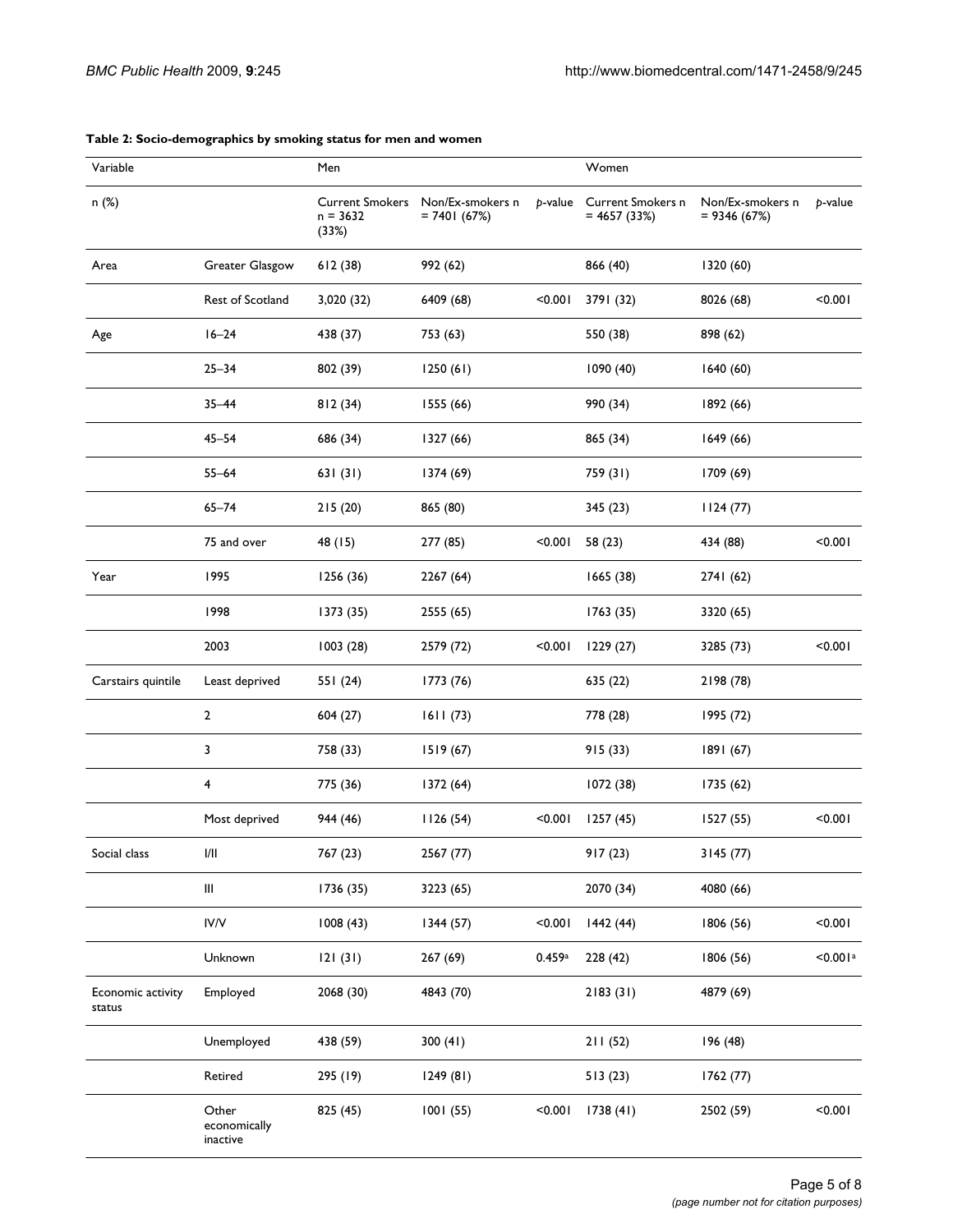|           | Unknown                  | 6(43)     | 8(57)     | 0.428a  | 12(63)    | 7 (37)    | 0.006a  |
|-----------|--------------------------|-----------|-----------|---------|-----------|-----------|---------|
| Education | No qualification         | 1767 (40) | 2641 (60) |         | 2379(41)  | 3452 (59) |         |
|           | Below degree level       | 1536(33)  | 3185 (67) |         | 1958 (32) | 4147 (68) |         |
|           | Degree level or<br>above | 324(17)   | 1564 (83) | < 0.001 | 308(15)   | 1735 (85) | < 0.001 |
|           | Unknown                  | 5(31)     | 11(69)    | 0.887a  | 12(50)    | 12(50)    | 0.081a  |

**Table 2: Socio-demographics by smoking status for men and women** *(Continued)*

a: *p*-values for 2 test of difference in smoking rates between individuals with complete and those with unknown values

## **Discussion**

Although smoking prevalence in Greater Glasgow is elevated compared with the rest of the country, we have shown this to be due to adverse socio-economic circumstances in the city. That Greater Glasgow has an unfavourable health-related behaviour profile compared with other parts of Scotland is not surprising. This also holds for urban comparisons – in relation to Edinburgh, prevalences of smoking and other cardiovascular disease risks are elevated in Glasgow [[27](#page-7-26)]. What was previously uncertain was the extent to which this health disadvantage was due to the particularly deprived socio-economic composition of the area.

A previous study comparing regions in Scotland found not Glasgow, but the relatively affluent Perth and Kinross region, at the top of the league for cardiovascular risk factors – smoking being one of the major contributing factors.[[28\]](#page-7-27). However, this analysis was based on the working population, excluding economically inactive individuals – the group most likely to smoke. Since Glasgow has 30% (compared with 21% nationally) of those of working age economically inactive [\[29](#page-7-28)] the Glasgow sample in that study was more like samples from other regions than would have been the case if the study was based on the general population, and is likely to have underestimated smoking rates in Glasgow. This concurs with our findings that it is Greater Glasgow's higher numbers of deprived areas and economic inactivity that elevate smoking rates in the area relative to other parts of the country, and that smoking rates are not higher in Greater Glasgow when comparing economically similar groups.

There were a number of limitations to the survey data used for this study which should be acknowledged. Smoking status in the Scottish Health Survey is ascertained by self-report which is known to underestimate true prevalence [\[30\]](#page-7-29). Although figures obtained may not be a reliable indicator of actual rates, they should be comparable across region groups within the same survey, which was confirmed by investigation of levels of cotinine, the nicotine metabolite present in saliva. Smoking-cotinine associations were found to be equivalent in Greater Glasgow and the rest of Scotland ( $p = 0.755$ , data not shown). It may be that among smokers, cigarette consumption is higher in Glasgow than the rest of the country. It is known, for instance, that nicotine intake among smokers is higher in lower socio-economic groups, [\[31](#page-7-30)] and that smokers in Scotland have higher nicotine intakes than those in England, even within socio-economic depriva-

<span id="page-5-0"></span>

| Table 3: Logistic regression results of current smoking status for Greater Glasgow compared with the rest of Scotland |  |  |  |
|-----------------------------------------------------------------------------------------------------------------------|--|--|--|
|-----------------------------------------------------------------------------------------------------------------------|--|--|--|

|                                                                                                 | Men        |            | Women      |            |
|-------------------------------------------------------------------------------------------------|------------|------------|------------|------------|
|                                                                                                 | Odds ratio | 95% Cla    | Odds ratio | 95% Cla    |
| Unadjusted                                                                                      | 1.30       | 1.08. 1.56 | 1.43       | 1.22, 1.68 |
| Age and survey year adjusted                                                                    | 1.30       | 1.08. 1.57 | 1.44       | 1.23, 1.69 |
| Adjusted for age, survey year and socio-economic factors <sup>b</sup>                           | 0.92       | 0.78.1.09  | 1.08       | 0.94. 1.23 |
| Adjusted for age, survey year, and advised to stop smoking                                      | 1.23       | 1.02. 1.47 | 1.36       | 1.15, 1.61 |
| Adjusted for age, survey year socio-economic factors <sup>b</sup> , and advised to stop smoking | 0.90       | 0.75, 1.08 | 1.08       | 0.93, 1.25 |

a: 95% Confidence interval

b Carstairs quintile, Social class, Economic activity status, Education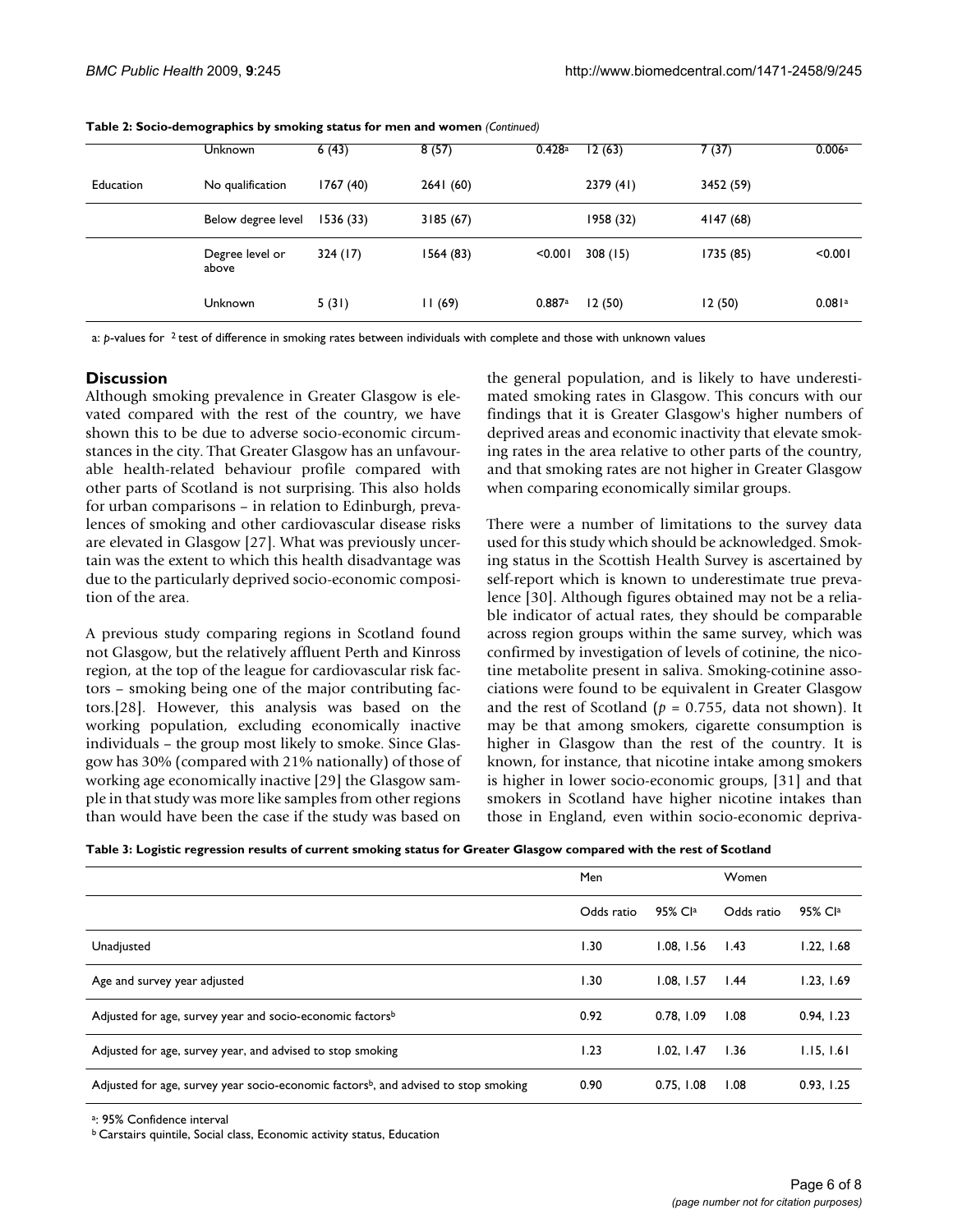|                                                      | Men        |            | Women      |            |
|------------------------------------------------------|------------|------------|------------|------------|
|                                                      | Odds ratio | 95% Cla    | Odds ratio | 95% Cla    |
| Unadjusted                                           | 1.30       | 1.08, 1.57 | l.44       | 1.22, 1.69 |
| Age and survey year adjusted                         | 1.31       | 1.08, 1.58 | 1.44       | 1.23, 1.70 |
| Age and socio-economic factors <sup>b</sup> adjusted | 0.92       | 0.77, 1.09 | 0.1        | 0.94, 1.23 |

<span id="page-6-0"></span>**Table 4: Current smoking status logistic regression results, excluding those who stopped following medical advice**

a: 95% Confidence interval

b Carstairs quintile, Social class, Economic activity status, Education

tion groups; [[32](#page-7-31)] this may be paralleled in concentration within Scotland, in the Glasgow area. Measures of socioeconomic status used were cross-sectional, which may not adequately capture the effects of socio-economic circumstances on morbidity and mortality.[\[33\]](#page-7-32) However, smoking has been shown to be associated primarily with current as opposed to past socio-economic circumstances [[34](#page-7-33)] and so the measures used here are likely to be appropriate. The data were collected during three separate surveys spanning eight years, over which time smoking prevalence decreased, as did survey response levels. However, as indicated by the non-significance of the Greater Glasgow residence by year interaction, the relationship between smoking and Greater Glasgow residence did not significantly differ across surveys, validating the combination of data from all surveys.

Strengths of this study include breadth of socio-economic indicators, representativeness and the large sample size. Since a broad range of measures – covering area deprivation, household social class, individual economic activity and education attainment – was used, a comprehensive socio-economic profile has been captured, minimizing problems with measurement inadequacies. Analyses are based on rigorously collected data on over 25,000 individuals, characteristic of the general population, for whom smoking status was reported in all but a small number of cases. Finally, the additional analyses conducted accounting for medical advice to stop smoking and excluding ex-smokers provide robust evidence to support the findings that socio-economic circumstances explain elevated smoking levels in the Glasgow area compared with the rest of Scotland. There were higher levels of missing social class, economic activity and education data in Greater Glasgow, and smoking status was significantly higher in women with unknown social class and economic activity, underlining the need for sensitivity analyses based on multiply imputed data. Contrary to the tabulated complete case analyses results, those based on imputed data remained borderline significant for women, indicating some bias in the incomplete cases. However,

overall, analyses based on imputed data confirmed attenuation in both men and women.

#### **Conclusion**

In summary, individual and area socio-economic circumstances drive elevated smoking levels in the Glasgow area compared with the rest of Scotland, especially among men, reflecting its poorer socio-economic position. Within socially homogenous groups, smoking rates were similar in Greater Glasgow compared with the rest of the country.

Since the strong social patterning of cigarette smoking in Greater Glasgow is equivalent to that seen elsewhere in Scotland, addressing the poor health of the population – at least in terms of smoking-related diseases – extends beyond Glasgow to national requirements to address the high levels of smoking (and the causes of smoking) among the most disadvantaged social groups. Thus tackling smoking-related health problems requires policies to address poverty, not just in Greater Glasgow but in Scotland as a whole. Future research could investigate to what extent higher smoking rates and other health risk behaviours explain high morbidity and mortality in the Glasgow area, and the degree to which associations are mediated by deprivation.

#### **Competing interests**

The authors declare that they have no competing interests.

#### **Authors' contributions**

Formulation of the research question arose from discussion between both authors. Analyses were planned and performed, and the draft of the manuscript was prepared by LG. AL contributed to the writing of the manuscript. All authors read and approved the final manuscript.

#### **Acknowledgements**

Thank you to Prof Phil Hanlon, David Walsh and Prof Carol Tannahill of the Glasgow Centre for Population Health for useful discussion. This work was funded by the Glasgow Centre for Population Health (LG) and the Chief